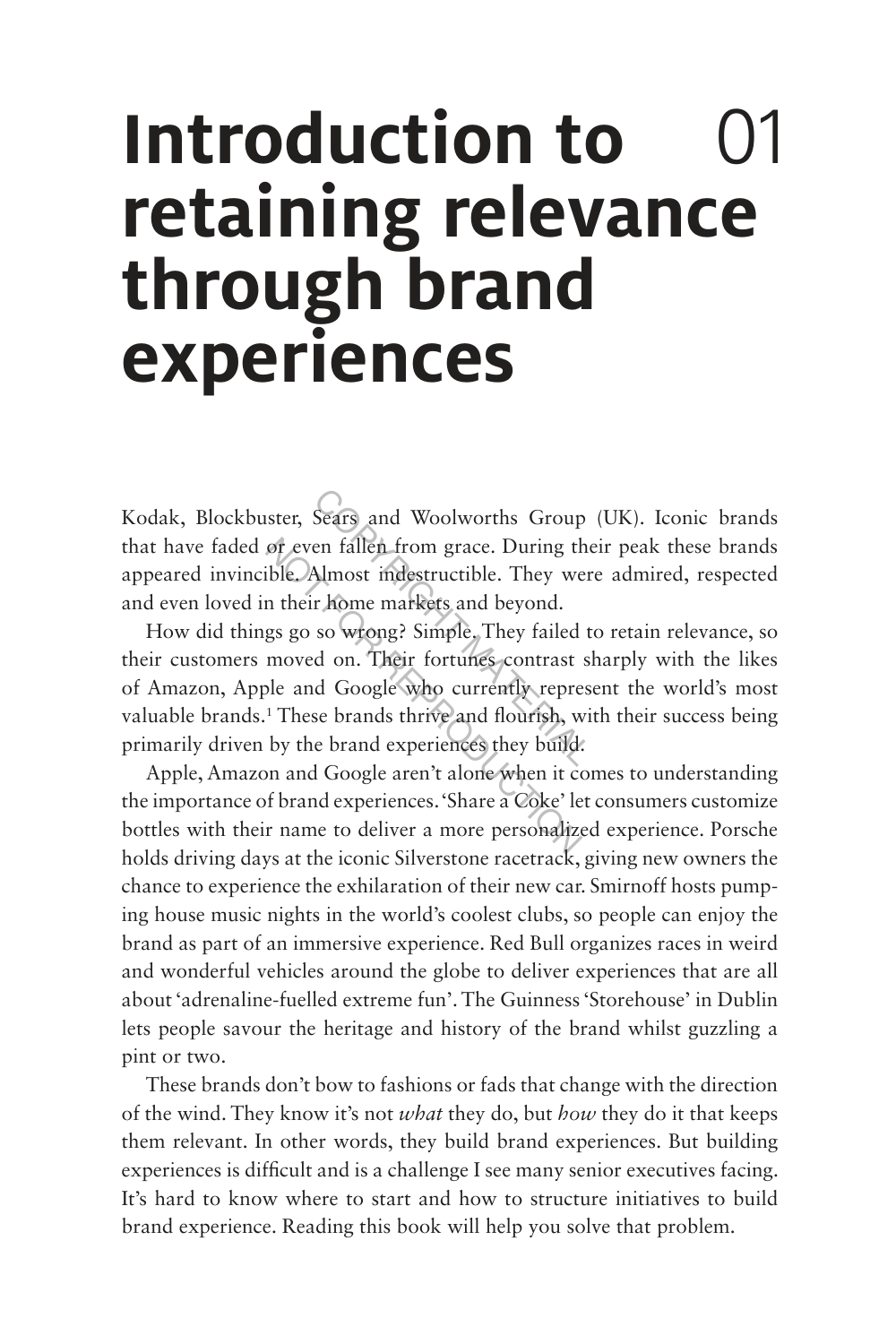Companies have considered customer experience (CX) a strategic priority for quite a while, but executing with excellence has proven to be quite a challenge.<sup>2</sup>

Only 32 per cent of executives (versus 40 per cent polled in the same research in 2014) working at B2B brands feel they are well equipped with the skills, tools, and resources necessary to deliver the desired experience.<sup>3</sup>

## **Who this book will help**

This book can help you if you work in:

- xperience or service design, or<br>is or creative). If you're a chia<br>executive, it will help you:<br>ience-building initiatives with gr<br>brand experience business case<br>nge of advanced yet practical insi<br>ou will be able to use str ● **Brand/marketing/experience or service design, or a related profession (eg communications or creative).** If you're a chief marketing officer, senior manager or executive, it will help you:
	- lead brand experience-building initiatives with greater confidence;
	- develop a robust brand experience business case for the boardroom;
	- Executive, it you re a charged the reference-building initiatives with a<br>charged text will help you:<br>a experience-building initiatives with a<br>cobust brand experience business case<br>ad range of advanced yet practical in<br>ques – apply a broad range of advanced yet practical insights, tools, templates and techniques you will be able to use straight away;
	- defend your brand experience proposals with more self-assurance;
	- demonstrate in a scientific way the value delivered to your business by the brand experiences you build.
- **Executive managers who work closely with brand teams***.* This could include the CEO, head of HR, finance, customer services, technology, sales, strategy or operations. The knowledge, tools, techniques and Expert Insights provided by this book will help you:
	- work more productively with those responsible for building brand experiences;
	- appreciate the role you and your team play in building brand experiences;
	- feel more confident about contributing to the 'brand experience' conversation that may be happening at your organization.

This may seem like a broad list. It is. That's because delivering brand experiences is everyone's job. It doesn't matter if you're the CEO or the concierge. You have a role to play in building brand experiences. It's that simple.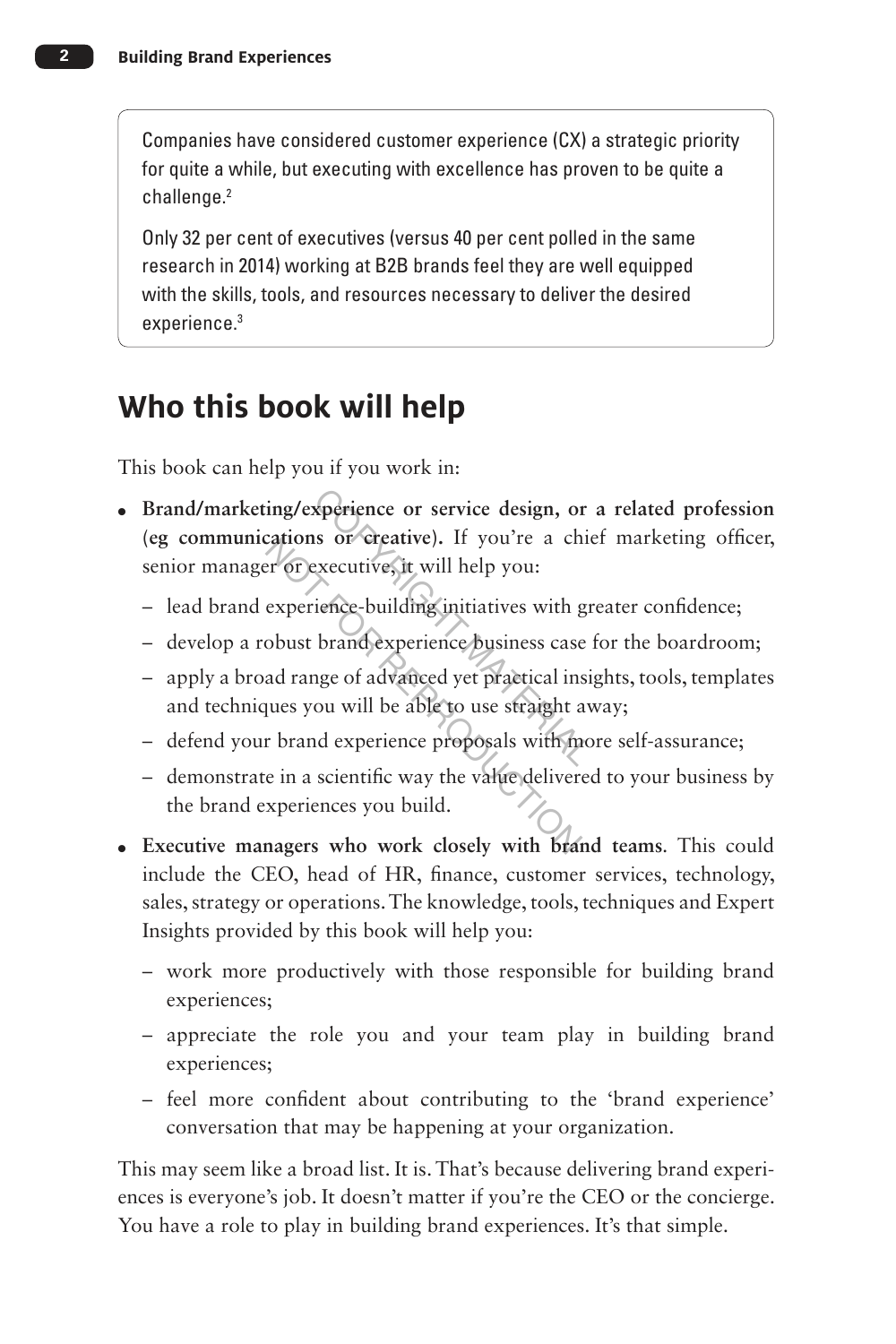## **What are brand experiences?**

I find it useful to define brand experiences as *carefully sequenced, synchronized and selected touchpoints that combine to emotionally engage stakeholders as they progress through their entire journey with your brand*.

Delivering an experience requires touchpoints to be *carefully sequenced*. Customers and other stakeholders<sup>4</sup> need to progress through each part of your experience so that, step by step, you help them solve a problem, achieve a goal or get a relevant 'job done'. This should be your ultimate goal when building brand experiences.

rience between touchpoints wi<br>keholders good reason to g<br>examless'. This requires synce<br>eriences is an organization-wide e<br>nan resources, sales, finance, op<br>your organization, not just bran<br>on across your organization.<br>hti Customers or other stakeholders need to move or 'transition' from one touchpoint to the next with minimal effort or 'friction'. Disrupting the flow of the experience between touchpoints within or across channels could give stakeholders good reason to go elsewhere. Their experience should be 'seamless'. This requires synchronization between touchpoints. $5$ 

Building brand experiences is an organization-wide effort that can involve customer services, human resources, sales, finance, operations and more. It involves everyone in your organization, not just brand or marketing. This requires synchronization across your organization.

The 'seamless'. This requires syncores<br>dexperiences is an organization-wide<br>s, human resources, sales, finance, o<br>ne in your organization, not just bra<br>nization across your organization.<br>identify, then focus on deliveries<br> You need to identify, then focus on delivering *carefully selected* touchpoints. The sheer number of brand experience touchpoints can be overwhelming. Where choice is concerned, less is often more.<sup>6</sup> If part of an experience does not deliver relevant value-it should be removed. It will add noise, cost and dilute the clarity of the experiences you deliver. It's the way your touchpoints *combine* to create the whole experience that delivers the magic. This makes your experiences unique and hard to emulate.

You need to *emotionally* engage stakeholders with your brand because it's primarily our emotions that drive choice.<sup>7</sup> That doesn't mean you should ignore rational and cognitive processes. However, I find it useful to stress the importance of emotion because it plays such an important yet often overlooked role in a surprising number of boardrooms.

Focusing on how stakeholders *engage* with your brand is important because people are decreasingly passive. They seek out immersive experiences they can take part in, actively contribute to and share with their friends and networks. They also look for opportunities to assess the authenticity of a brand's claims. Engagement provides this.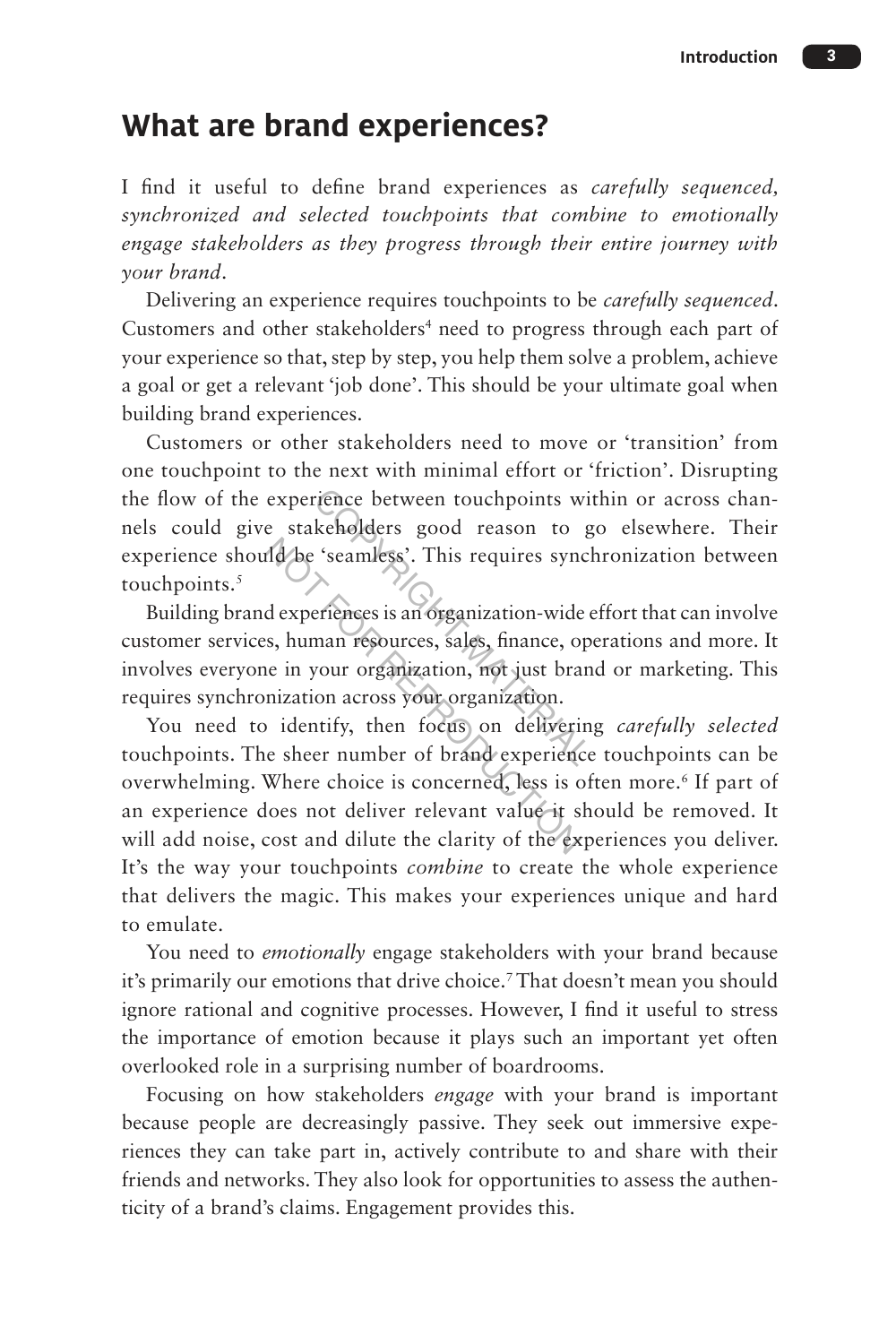You need to be mindful of the *entire journey* because the overall brand experience you deliver will only be as good as the weakest touchpoint. When building brand experiences, stakeholders need to engage *with your brand.*  It's the substance of your brand – its values, essence, promise, positioning and personality – that your stakeholders should connect with as part of the brand experiences you build. Not its trappings in the form of brand logo or other visual cues that bring your brand to life.

I've used the word 'stakeholder' intentionally to help distinguish brand experiences from customer experiences. This is a subtle but important point, and should frame your perspective whilst reading this book. Brand experiences and customer experiences are related, but brand experiences cast a wider net, as they are built with a spectrum of stakeholders in mind. This includes customers, but also local communities, employees, suppliers and others. People tend to use the words 'brand experience' and 'customer experience' interchangeably. Doing this narrows your perspective and will prevent you from thinking about the important stakeholder groups your brand should engage with via the experiences you build.

d to use the words brand experience<br>leably. Doing this narrows your<br>hking about the important stak<br>with via the experiences you buil<br>cough this book you will find the<br>omer experience? Don't let this<br>of brand experience. Th m thinking about the important stagge with via the experiences you bu<br>ss through this book you will find the customer experience. Don't let this<br>ubset of brand experience. The purposet of brand experience, The purposet<br>ste As you progress through this book you will find that some research and statistics refer to 'customer experience'. Don't let this deter you. Customer experience is a subset of brand experience. The purpose of this book is to share tried and tested principles via the Brand Experience Blueprint that will help you deliver brand experiences to a broad range of stakeholders, including customers. To support this goal, I've included a range of case studies and 'Expert Insights' from a broad spectrum of organizations to show how the brand experience-building principles apply.

## **Why build brand experiences?**

## **Brand experiences drive brand performance**

Brand performance in this context includes revenue,<sup>8</sup> brand awareness and associations,<sup>9</sup> advocacy,<sup>10</sup> perceived quality,<sup>11</sup> reputation,<sup>12</sup> satisfaction,<sup>13</sup> and loyalty.<sup>14</sup> To help you bolster your brand experience business case, additional sources and statistics have been included in this chapter's Toolkit – well worth a look.

In his Expert Insight, Peter Walshe outlines how, based on over a decade of global data collection, brand experience drives brand valuation.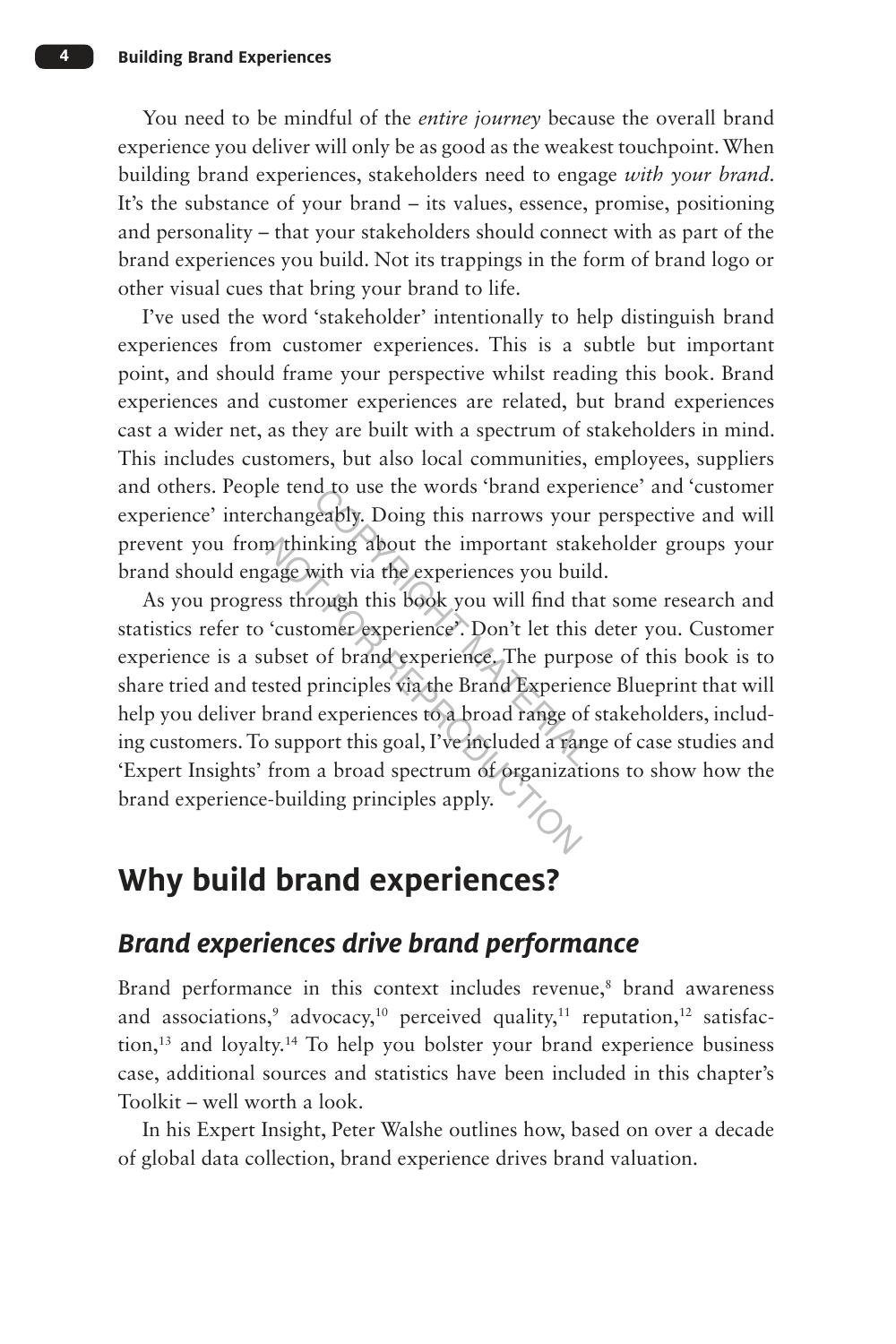## **EXPERT INSIGHT 1.1** Brand experience drives brand valuation – Kanter Millward Brown

#### Peter Walshe, Global BrandZ<sup>™</sup> Strategy Director, Kantar Millward Brown

A positive brand experience is crucial in driving financial success. Analysis of WPP's BrandZ<sup>™</sup> Top 100 Most Valuable Global Brands study shows that a poor brand experience actually retards growth.

#### **Table 1.1** BrandZ<sup>™</sup> Top 100 Most Valuable Global Brands 2006 – 2016

|                            | <b>Brand Experience</b> |                     |                  |
|----------------------------|-------------------------|---------------------|------------------|
|                            | <b>Bottom third</b>     | <b>Middle third</b> | <b>Top third</b> |
| 11-year value change (USD) | $-0.4\%$                | $+62\%$             | $+166%$          |

**SOURCE** Methodology and valuation by Kantar Millward Brown, 95 brands valued in both 2006 and 2016

Fox and the District of the SDSD, and the SDSD, the Hotel Hotel SDSD, and the SDSD, the SDSD, the SP of the SP of the SP of the SP of the SP of the SP of the SP of the SP of the SP of the SP of the SP of the SP of the SP o Aspects such as the experience with the brand 'meeting the consumer's needs', being 'unique', and, increasingly important these days, being 'better online', are ingredients of the brand experience measure

#### **The five factors in brand wellness**

Note that the experience with the brand 'meeting<br>
the experience with the brand 'meeting<br>
d, increasingly important these days, be<br>
brand experience measure.<br> **herefore the action**<br>
does not work in isolation. Just as ther Brand experience does not work in isolation. Just as there are many contributors to human well-being, there are multiple factors that contribute towards a healthy brand. BrandZ™ analysis has identified five key attributes shared by healthy, strong and valuable brands:

- **1** Brands must be **innovative**, which means they're seen as leading the way in their sector and shaking things up.
- **2** They must also be **creative**, with powerful, memorable advertising.
- **3** They provide a great **brand experience** that meets consumers' needs and is available when and where consumers need it.
- **4** There's a strong sense of **brand purpose**, so the brand makes people's lives better.
- **5** Over time, consumers develop a strong sense of **love** towards the brand.

 When a brand has all five of these attributes, they have healthy 'lifeblood'; if they are lacking in any one area, they are at risk of damaging their brand health and underperforming in the market. If they fail on all five measures, they are classed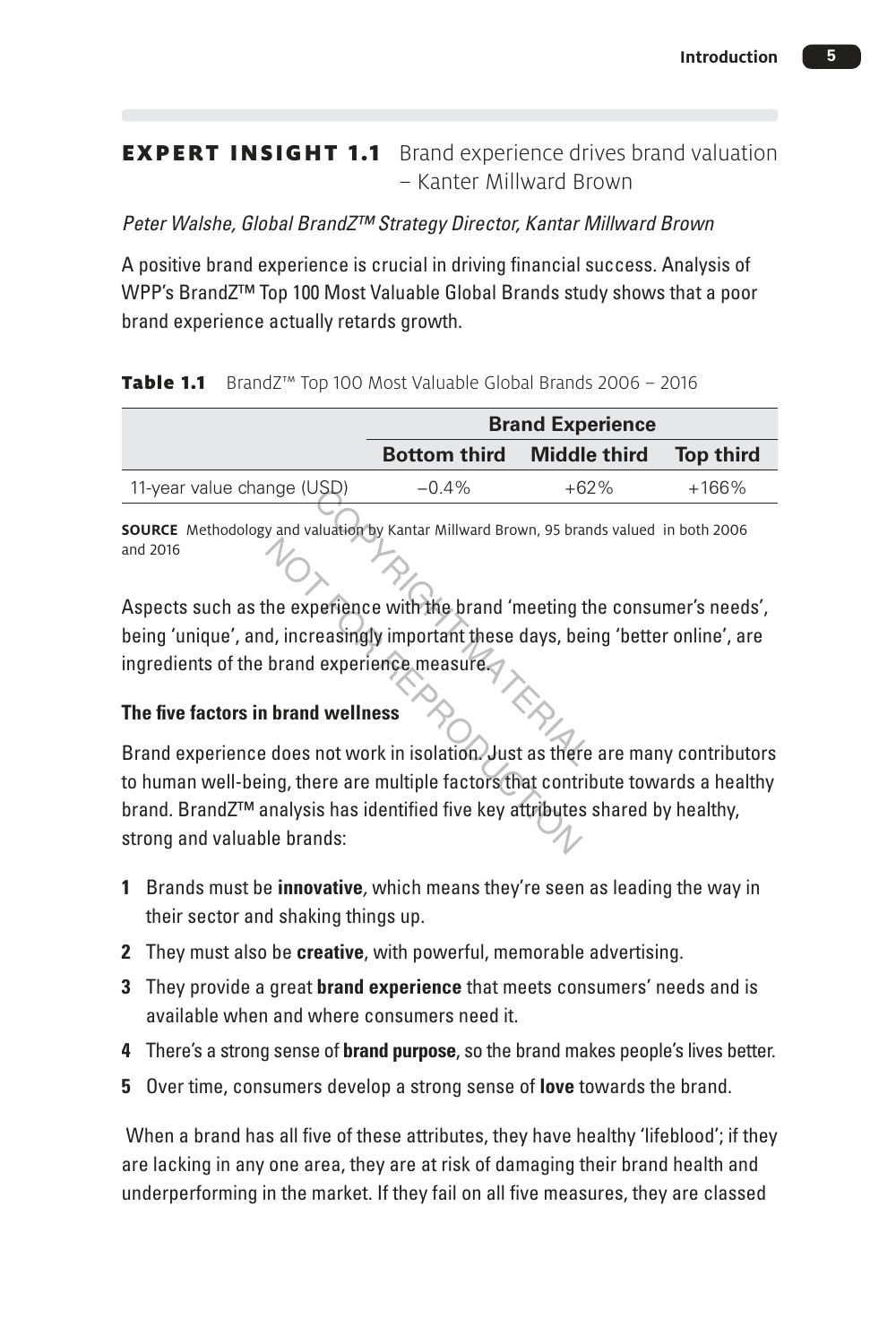as being out of shape. Some of the best-known and most valuable brands in the world score highly on all five of these measures, including Google, Disney and Starbucks.

Over the last 11 years, brands with healthy lifeblood grew by 225 per cent, whilst the 'out of sorts' declined by 10 per cent. Brand health, including a great brand experience, gives a return more than 100 times larger.

Kantar Millward Brown is a leading global agency specializing in advertising effectiveness, strategic communication, media and brand equity research.

## **Brand experiences bring people more enduring happiness than possessions<sup>15</sup>**

CORY<br>
In various demographic groups indicases – those made with the primar<br>
experience – made them happier the<br>
Van E It's from various demographic groups incounting the primary a life experience – made them happier<br>a life experience – made them happier<br>Van<br>a cause dopamine (the primary neurot<br>sure in our brains) is released when 'Respondents from various demographic groups indicated that experiential purchases – those made with the primary intention of acquiring a life experience – made them happier than material purchases.'

Van Boven and Gilovich<sup>16</sup>

Also, waiting for an experience is more pleasurable than waiting to receive a possession<sup>17</sup> because dopamine (the primary neurotransmitter that signals reward and pleasure in our brains) is released when we anticipate a positive emotion.<sup>18</sup> For example, to capitalize on their sense of anticipation, The Wizarding World of Harry Potter sends early ticket holders a park map in advance of them visiting Hogwarts.

'Consumers derive value from anticipation, and that value tends to be greater for experiential than for material purchases.'

Kumar, Killingsworth and Gilovich<sup>19</sup>

At a more detailed level, research<sup>20</sup> suggests material and experiential purchases both provide momentary happiness during consumption, but in different ways. Possessions delivered more frequent momentary happiness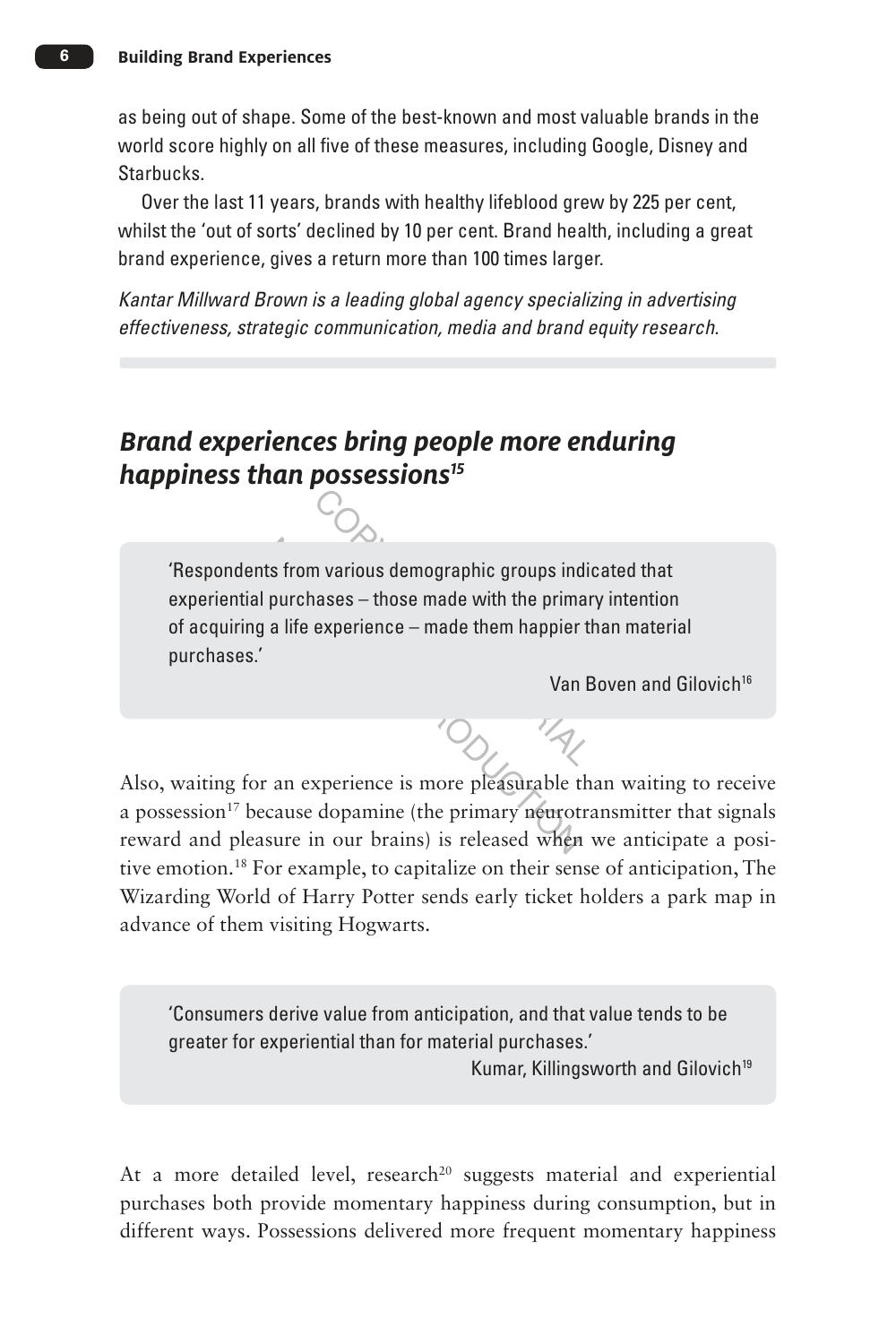whilst experiences delivered more intense momentary happiness. The practical implication being 'do you want to go for quantity or quality of happiness when building brand experiences?'

## **Brand experiences provide almost unlimited sources of differentiation**

Years ago brands tried to differentiate through physical product features. Cars focused on electric windows, sunroofs, leather seats, alloy wheels and sound systems. Banks focused on interest rates, number of ATMs and credit card design. This strategy is problematic because a physical product has a finite number of features. Once you've used all those features you commoditize your offer and the only competitive route is price. As margins evaporate, something has to give, so the quality of experience delivered suffers. In the long run, no one wins.

, so the quality of experience de<br>
exply with brand experiences that p<br>
e a bank as an example. You was<br>
ce as your first impression? A w<br>
mg at home on a comfortable se<br>
and open retail format? Just<br>
tunities to different Sharply with brand experiences that<br>
1. Take a bank as an example. You w<br>
perience as your first impression? A<br>
looking at home on a comfortable<br>
nusic and open retail format? Just<br>
popportunities to differentiate your bi<br> This contrasts sharply with brand experiences that provide many sources of differentiation. Take a bank as an example. You walk into a branch and what do you experience as your first impression? A welcoming member of staff, customers looking at home on a comfortable sofa, a vibrant feature wall, ambient music and open retail format? Just one touchpoint that provides many opportunities to differentiate your brand. Now extend this to other parts of the retail experience. The customer waits in a queue, deals with a cashier then leaves the branch. Even more opportunities to differentiate the brand. Then add digital, social, telephone and other channels into the experiential mix, and opportunities to differentiate grow exponentially. TD Bank delivers a wonderfully engaging touchpoint through its Penny Arcades. These allow customers to deposit coins at branches and win prizes for doing so. The otherwise dull activity of depositing coins at a bank is transformed into a fun, interactive experience.

## **Brand experiences help co-ordinate the management of the ever-growing number of touchpoints organizations need to wrestle with**

Cast your mind back five years and think about how many traditional and digital media channels existed. Now add social media and mobile into the mix. The number of potential brand touchpoints is increasing rapidly and shows no signs of relenting. Brands that understand how to build brand experiences embrace such change and thrive. They have clearly defined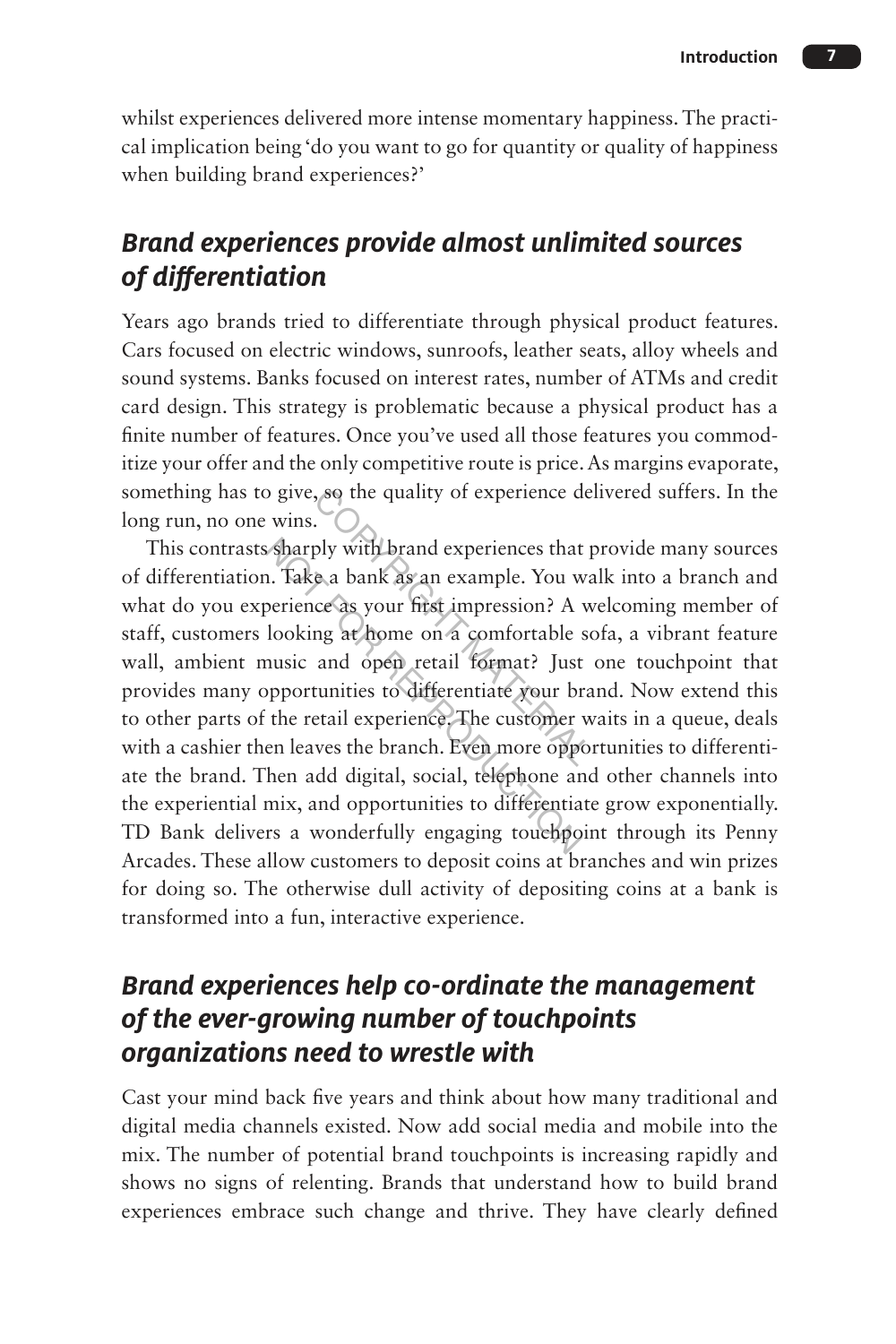Brand Experience Essentials that inform, guide and focus their decisions when it comes to identifying relevant channels then delivering experiences within or across them.

## **Brand experiences facilitate interaction between people**

Chief marketing officers are increasingly focused on 'digital transformation' and in some cases see it as a cure for all their brand experience ills. Whilst digital's appeal is understandable, I'd encourage you not to overlook the importance of people in your brand experience-building efforts. One study<sup>21</sup> found that whilst 78 per cent of financial services consumers said they would welcome computer-generated support, nearly two-thirds still value interaction with other people, especially to deal with complaints (68 per cent) and advice about complex products (61 per cent).

expecially to deal with complaint<br>products (61 per cent).<br>matriation is realized through your emphasized through your emphasized through your emphasized through your emphasized through your emphasized and transverse for cu Ifferentiation is realized through your electric<br>interferentiation is realized through your electric<br>ital ways for customers to engage and the<br>proper customers to engage and the<br>proper customers to engage and the<br>proper cu Lasting brand differentiation is realized through your employees. This simple idea has never been more important, as companies rush to deploy new digital ways for customers to engage and transact with them (Accenture, 2017<sup>22</sup>).

'You must embrace tech and digital but you can't let it lead you, you have to take the lead. Humans still want human exchanges and I still feel that's the best way to connect on a deeper level. Human interactions are still the primary and core driver of loyalty, and that's where we're putting a lot of our energy.<sup> $23$ </sup>

Becky Brock, Marketing Director, John Lewis

Brands are increasingly investing in technology to automate brand experiences. BP is testing an artificial intelligence (AI) gas pump called Miles. SoftBank and IBM are collaborating on a robot called Pepper, and Burberry used 'bots' in the run-up to the 2017 London Fashion Week. But research shows chatbots are failing to meet customer expectations because they cannot deal with the idiosyncrasies and nuances of human behaviour.<sup>24</sup> Such technologies also struggle to identify then respond appropriately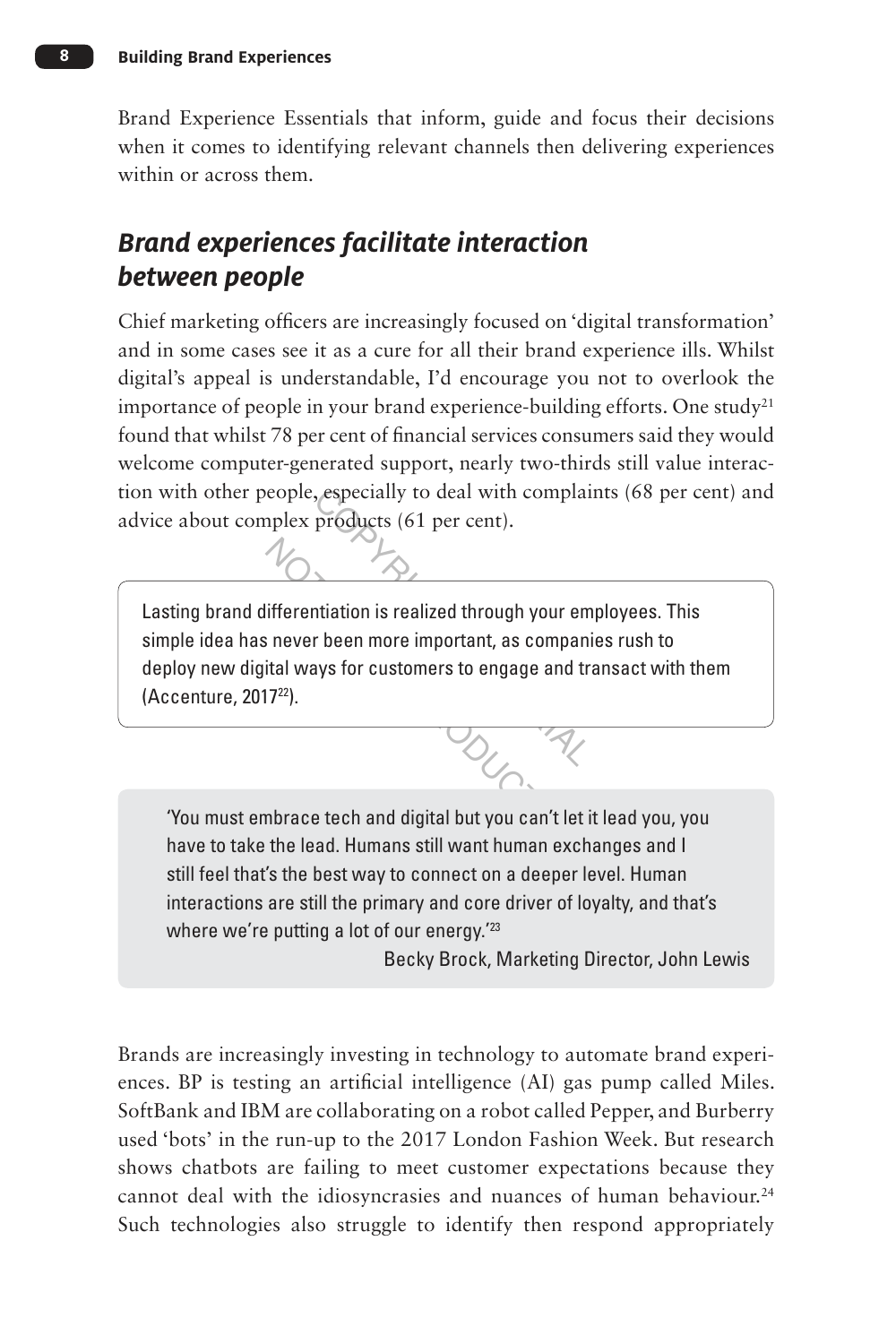to our emotional states in an empathic or relevant way. This could include sensing increased customer frustration on the phone, dealing with impatient investors at a shareholder meeting or allaying noise pollution concerns with members of the local community. Whilst new developments in facial recognition and AI's ability to sense our emotional state through tone of voice could go some way to addressing this challenge, they are not there, just yet.

The interpersonal nature of B2B markets means personal contact holds particular value when building brand experiences. This is even more evident in B2B services markets such as consulting and professional services, where the light shines particularly brightly on the adage, 'people business with people'.

## **How this book is structured**

**COPYRIGHT STATUCTURED**<br>
Superiories Arangement tool that will<br>
building brand experiences. It's b<br>
perience, robust commercial and through extensive application is<br>
nce Blueprint comprises three sta The Brand Experience<br>
a practical management tool that will<br>
ch to building brand experiences. It's<br>
ng experience, robust commercial a<br>
idated through extensive application<br>
e.<br>
perience Blueprint comprises three s<br>
ence This book is structured around the *Brand Experience Blueprint* (Chapter 2). The Blueprint is a practical management tool that will help guide and structure your approach to building brand experiences. It's based on over 20 years of global branding experience, robust commercial and academic research, and has been validated through extensive application in client organizations around the globe.

The Brand Experience Blueprint comprises three stages:

- Brand Experience Environment.
- Brand Experience Essentials.
- Brand Experience Enablers.

The *Brand Experiences Environment* (Part One) encompasses the context you need to be mindful of whilst developing and defining your Brand Experience Essentials. It includes four elements: understanding stakeholders; fine-tuning your perspective; considering the mechanics of delivery; and adopting a data-driven approach to building brand experiences.

*Brand Experience Essentials* (Part Two) are intangible brand assets: values, essence, promise, positioning and personality. They inform and guide the brand experiences you build through Brand Experience Enablers.

*Brand Experience Enablers* (Part Three) are three tools you can use to bring your Brand Experience Essentials to life: employee behaviour, communications and design.

These stages are explained fully in the next chapter.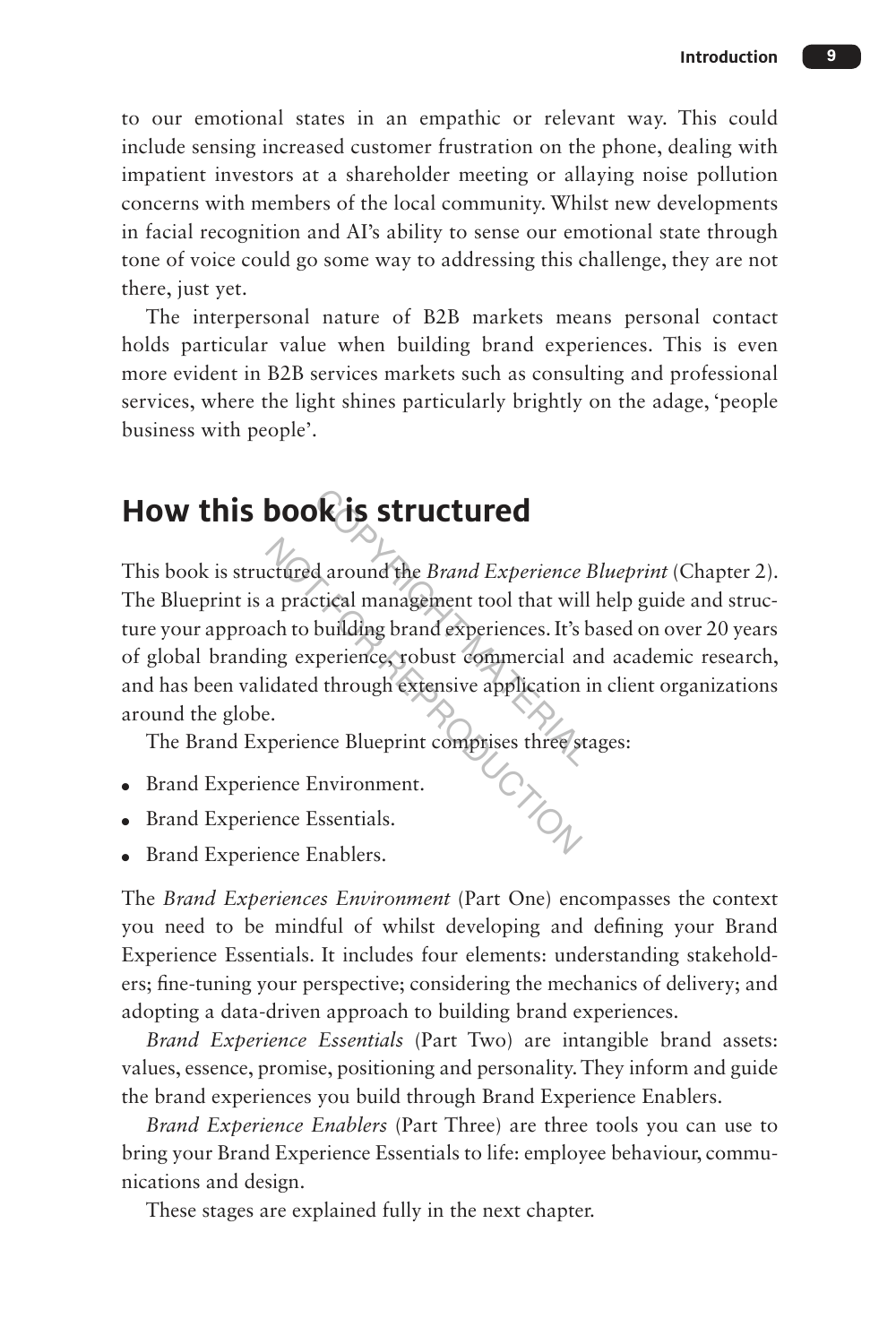By the end of Part Three, you will understand the sequential, iterative and practical relationship that exists between the Brand Experience Environment, Brand Experience Essentials and Brand Experience Enablers. As a result, you will be well placed to build brand experiences that help your brand retain relevance.

Part Four of this book provides actionable advice on how you can measure brand experiences in a scientific, rigorous and robust way. Although measurement is not a direct brand experience-building activity, you need to couch your efforts within a measurement mentality. This will give your brand experience business case credibility and clout in the boardroom.

Explored the password found at the end<br>building brand experiences in<br>ured, applied and so highly releasily and with your team(s). By s<br>e goal is to help you build bra<br>conviction.<br>tains a number of 'Expert Insig<br>y experienc Alongside the book are a series of downloadable brand experience-building 'Toolkits'. These are a treasure trove of tried-and-tested tools, techniques and templates I've used with clients around the globe. The Toolkits, which can be which can be found online at koganpage.com/building-brandexperiences (please use the password found at the end of the contents), will help you think about building brand experiences in the context of your organization in structured, applied and so highly relevant ways. You can use them both individually and with your team(s). By sharing these Toolkits with you, my ultimate goal is to help you build brand experiences with greater confidence and conviction.

about building brand experiences in<br>structured, applied and so highly re<br>dividually and with your team(s). By<br>timate goal is to help you build br<br>is ten and conviction.<br>o contains a number of 'Expert Insi<br>ten by experience This book also contains a number of 'Expert Insights'. These are minicase studies written by experienced senior executives and managers from blue-chip brands, thought leaders with extensive experience, inspiring entrepreneurs, and leading academics located around the globe. I'm absolutely delighted they are a part of the book as they help bring to life the ideas I'm trying to convey in unique, informative and engaging ways.

When it comes to building brand experiences it's important to realize that one size doesn't fit all. Every organization and brand is unique, so the process of building brand experiences cannot be expressed through a universal law. That would confuse simplicity with simplification. This book will guide you through the Brand Experience Blueprint. But how you apply the Blueprint in the context of your organization will depend on your organization's individual characteristics, culture, markets, competitive environment and the specific challenges you face. For this reason, the Brand Experience Blueprint will provide you with freedom to think within a framework instead of being overly prescriptive.

I've had the pleasure and privilege of working with many wonderful people in organizations located around the globe. To ensure they're on the right track, they invite me to speak, run workshops, advise, mentor or coach them through the ideas I'll share with you in this book. At Wavelength we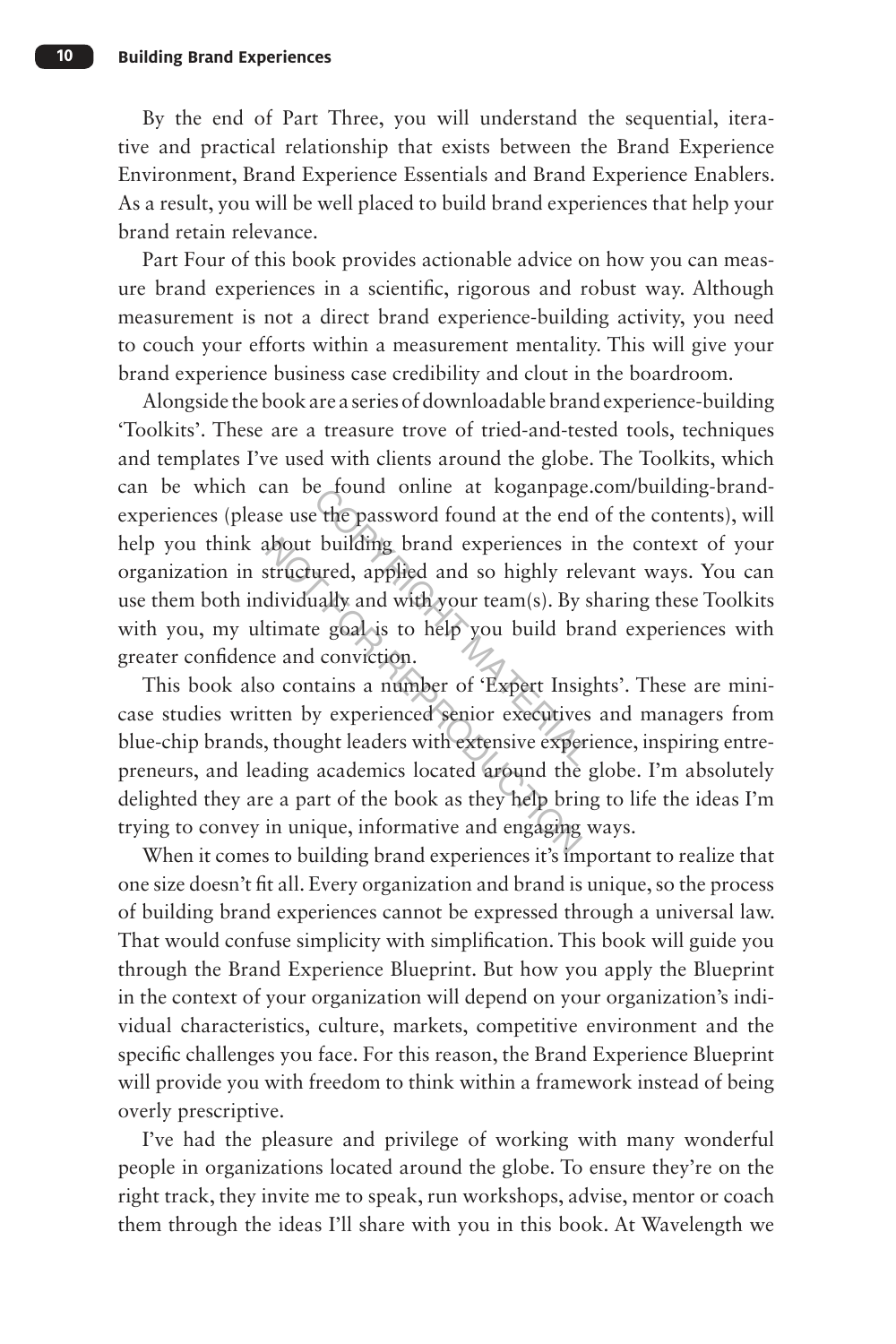also use the Brand Experience Blueprint to audit clients' brand experiences before offering them advice, and use the associated measurement techniques as a baseline to assess progress – if subsequent measurements are taken. Clients' questions, conundrums and contributions inspired and informed this book. I thank them for that.

I hope you enjoy reading this book and that it shares insights you can use to build experiences that will help your brand retain relevance. If you would like to contact me for additional advice, direction, support, or simply to share some thoughts and reflections on how the Blueprint works in practice, you can reach me via the following channels:

**Twitter:** @onthewavelength **Email:** info@wavelengthmarketing.co.uk **Website:** www.wavelengthmarketing.com/building-brand-experiences

Do let me know how you get on. I'd be delighted to hear from you.

# **Endnotes**

- Fourget on. I'd be delighted to he<br>
A<br>
C<br>
W (2017)2017 BrandZ Top 100 G<br>
th-KMB<br>
Serience revolution: mobilizing to witp://bit.ly/wavelength-IBM-win **1** Kanter Millward Brown (2017) 2017 BrandZ Top 100 Global Brands [online] http://bit.ly/wavelength-KMB
- **2** IBM (2016a) The experience revolution: mobilizing to win are you ready? September [online] http://bit.ly/wavelength-IBM-win
- Not Brown (2017)<br>2017 Brandz Top 100<br>welength-KMB<br>he experience revolution: mobilizing to<br>ine] http://bit.ly/wavelength-IBM-win<br>5) Majority of B2B companies missing o<br>stomer experience performance, Accenture<br>ine] http://bi **3** Accenture (2015) Majority of B2B companies missing out on revenue growth due to poor customer experience performance, Accenture study finds, 01 December [online] http://bit.ly/wavelength-accenture-2015
- **4** Stakeholders are individuals who are influenced by, or come into contact with a brand. These could include employees, shareholders, creditors, local communities, suppliers, distributors, vendors or trade unions, to name a few.
- **5** Some authors feel that friction or 'pain' for the customer is a good thing, eg Sampson Lee (http://bit.ly/wavelength-PIG) whilst others such as Brian Solis don't (Solis, B (2015) *X: The Experience when Business Meets Design*, Wiley, USA). I'd encourage you to explore both sides of the argument to balance your perspective and inform your approach.
- **6** Schwartz, B (2004) *Paradox of Choice*, Harper Perennial
- **7** Du Plessis, E (2011) *The Branded Mind: What neuroscience really tells us about the puzzle of the brain and the brand*, Kogan Page, London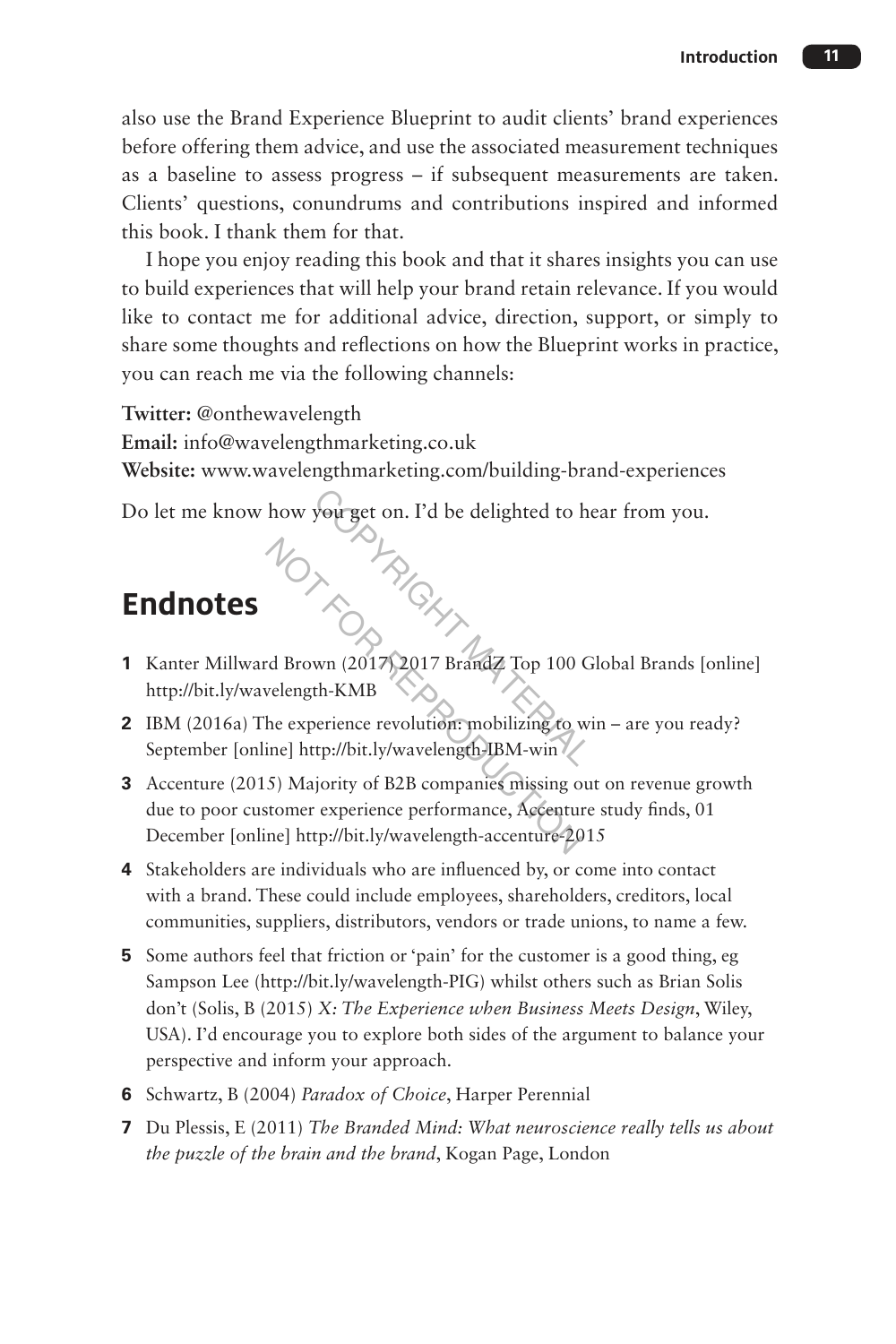- **8** Schmidt-Subramanian, M et al (2017) Drive revenue with great customer experience, 18 January [online] http://bit.ly/wavelength-forrester-CX2017
- **9** Biedenbach, G and Marell, A (2010) The impact of customer experience on brand equity in a business-to-business service setting, *Journal of Brand Management*, **17** (6), pp 446–58
- **10** Maechler, N, Neher, K and Park, R (2016) From touchpoints to journeys: seeing the world as customers do, *McKinsey Quarterly* (March) [online] http://bit.ly/wavelength-mckinsey-cx
- **11** Biedenbach, G and Marell, A (2010) The impact of customer experience on brand equity in a business-to-business service setting, *Journal of Brand Management*, **17** (6), pp 446–58
- **12** Özyer, Y (2016) Understanding the Impact of the brand experience on brand reputation by the moderating role of technology turbulence, *International Journal of Marketing Studies*, **8**, (1), pp 161–69
- **13** Brakus, J J, Schmitt, B H and Zarantonello, L (*2009*) Brand experience: what Is It? How is it measured? Does it affect loyalty? *Journal of Marketing*, **73** (3), pp 52–68
- Suddes, 8, (1), pp 161–69<br>
Expansion CAP 161–69<br>
Expansion Copyright Markov Constrainer<br>
Does it affect loyalty? Journal of Markov<br>
Fing the individual effects of brand expansion Constrainer<br>
Markov Copyright Markov Charle **14** Nysveen, H, Pedersen, P E and Skard, S (2013) Brand experiences in service organizations: exploring the individual effects of brand experience dimensions, *Journal of Brand Management*, **20**, pp 404–23
- **15** Carter, T J and Gilovich, T (2010) The relative relativity of material and experiential purchases, *Journal of Personality and Social Psychology*, **98** (1), pp 146–59
- **16** Van Boven L and Gilovich T (2003) To do or to have? That is the question, *Journal of Personality and Social Psychology*, **85** (6), pp 1193–1202
- ured? Does it affect loyalty? *Journal of Ma*<br>edersen, P E and Skard, S (2013) Brand e<br>exploring the individual effects of brand<br>*nd Management*, 20, pp 404–23<br>Gilovich, T (2019) The relative relativity<br>s, *Journal of Pers* **17** Kumar, A, Killingsworth, M A and Gilovich, G (2014) Waiting for merlot: anticipatory consumption of experiential and material purchases, *Psychological Science*, **25** (10) pp 1924–31
- **18** Dubol, M et al (2017) Dopamine transporter and reward anticipation in a dimensional perspective: a multimodal brain imaging study, *Neuropsychopharmacology*, 22 August
- **19** Kumar, A, Killingsworth, M A and Gilovich, G (2014) Waiting for merlot: anticipatory consumption of experiential and material purchases, *Psychological Science*, **25** (10) pp 1924–31
- **20** Weidman, A C and Dunn, E W (2016) The unsung benefits of material things material purchases provide more frequent momentary happiness than experiential purchases, Social Psychological and Personality Science, **7** (4), pp 390–99
- **21** IBM (2016b) The experience revolution: new teams, new rules, November [online] http://bit.ly/wavelength-ibm-gameon